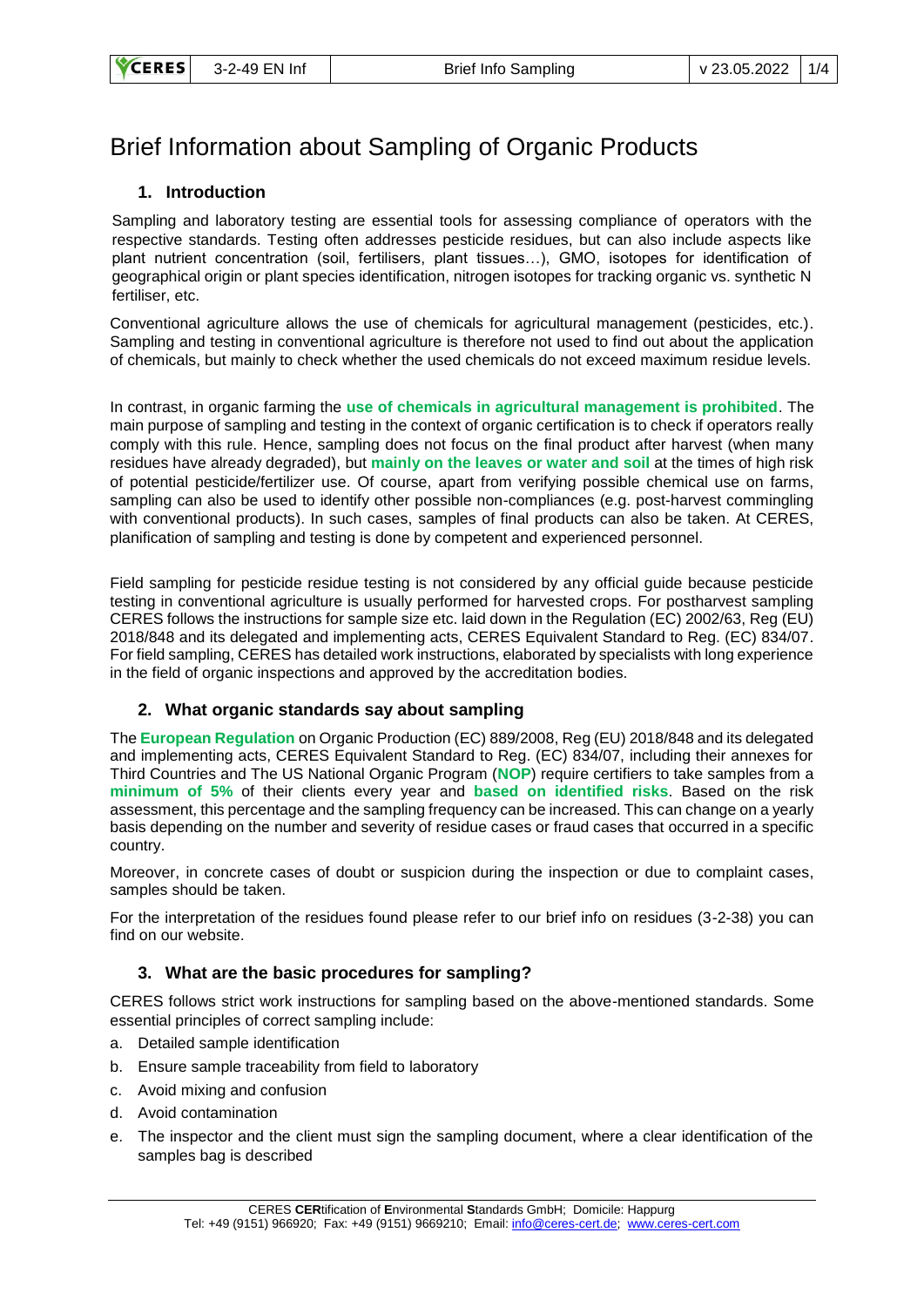f. The purpose of sampling must be clear (suspicion, risk management, random selection) and what substances will be analysed (pesticides, N-isotopes, GMO, etc.)

#### **Basic Procedure:**

To avoid contamination, the tools used for sampling need to be washed thoroughly before and after each sampling or several tools used if water is not available. The quantity per sample should be at least 600g; ideally 1kg. After sampling the material will be mixed thoroughly and divided into three equal parts. One part will be sent to the laboratory for analysis, one part will be kept with the operator and one part will be kept at the CERES office. These are so-called **counter samples** and can be analyzed if the operator doubts the first test result from the laboratory or the samples arrived spoiled at the lab. See also chapter 6 for further details.



#### **4. How should samples be stored?**

- a. Samples must be stored in a safe place, without access of unauthorised persons
- b. The risks of labels or identifications to be removed or deleted or otherwise becoming illegible should be avoided
- c. Samples in PE bags should be kept cool whenever possible (refrigerator in the hotel room or office).
- d. Samples in paper bags to be kept at room temperature and preferably at dry places. The room shall not be exposed to contamination, especially from household insecticides etc.
- e. Fruit samples, or fresh leaf samples in PE bags must be frozen, if they are to be stored for more than a few days.
- f. Please do not put paper bags inside plastic bags during storage! If necessary, they should be put into plastic bags only once samples are dry, and only immediately before shipping them to the laboratory.
- g. Direct contact between samples in paper bags must be avoided at any time.

#### **5. What type of material will be sampled?**

The type of material sampled depends on the materials, substances and the reason for sampling. Below you find a list of possible samples that can be taken by the inspector. He follows detailed instructions per type of sample:

**Field samples**: (crops/leaves) are usually taken to verify possible pesticide use or drift contamination in a crop. In this case the inspector will make sure that a representative number of plots planted with the same crop will be sampled or take samples on plots with risk of drift. The inspector will follow respective procedures to obtain a representative sample depending on the situation on the ground.

**Soil sampling:** Many pesticides have a longer half-life in soil, as compared to plants. On the other side,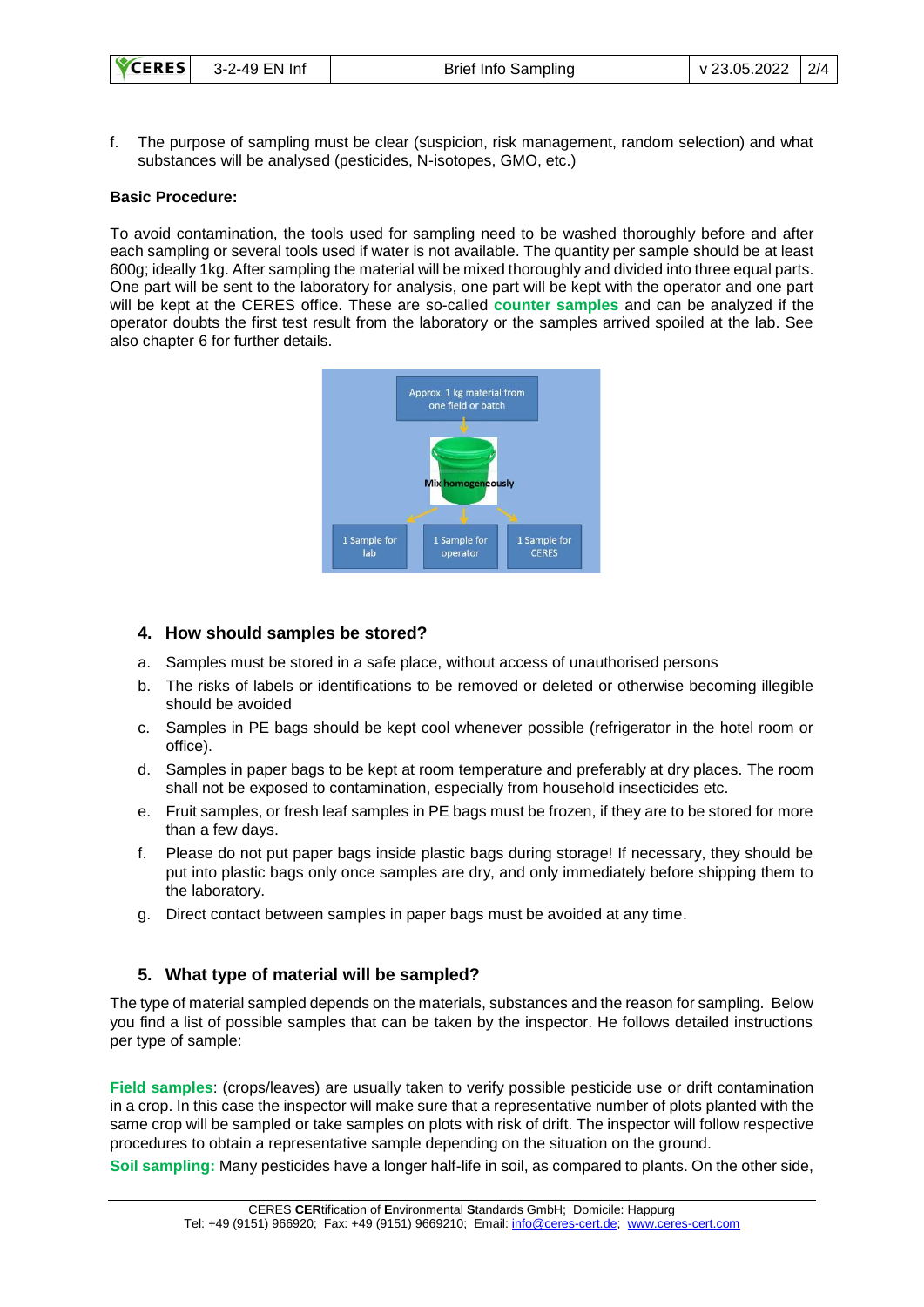the surface / weight ratio is much higher for leaves, as compared to soil, therefore soil samples are in most cases not the best option for detecting pesticide use, but are a good tool to check if pesticides with a short half -life on plant matrix might have been used in the past.

**Sampling of spraying equipment:** Taking a water sample from a spraying equipment can be very helpful for detecting, if the sprayer has been used for chemical pesticides

**Post-harvest sampling:** For products sampled after harvesting, normally several samples need to be taken in a randomised scheme from all over the batch (based on Reg. EU 691/2013), Reg (EU) 2018/848 and its delegated and implementing acts, CERES Equivalent Standard to Reg. (EC) 834/07 and EC 889/08 including their annexes for Third Countries.

**Sampling for N isotope testing:** Any kind of plant material can be used for this purpose to verify if synthetic fertilizers have been used which are not allowed in organic agriculture. However, fruits and seeds yield better results. Therefore, sampling harvested products is often better for this purpose.

**Sampling of bee products for varroacide, adulteration and antibiotic tests:** CERES mostly analyses bee products for possible use of synthetical varroacides and adulteration of beeswax with paraffin or fatty acids. Honey analysis is usually done to verify possible use of antibiotics.

#### **6. What are counter-samples and when are they used?**

If the analysis of a sample, taken by CERES during an inspection of an operator, reveals prohibited substances, each operator has the right to request, at his/her own cost, **the analysis of the counter sample** in a CERES-approved and qualified laboratory. Note that samples can only be sent after CERES has provided the necessary **instructions for shipment and approved laboratories**.

The **deadline** for requesting such analysis is normally **one week after receiving the notification of the test results from CERES**.

The following procedures need to be followed when sending the counter samples.

- a. Normally, the counter sample **kept with CERES will be used**. The reason is that in this case the storing condition of the sample is well documented.
- b. If the client's counter sample is used, the client must:
- take pictures of all sides of the bags and seal and labels and sent it to CERES.
- take pictures of where the samples were stored before shipment and sent them to CERES.
- Put every sample in a separate Zip-lock bag to ensure that no contamination can happen during shipment
- Take pictures of each Zip-Lock bag before shipment and sent them to CERES
- c. **CERES decides before shipment which lab will be used for analysis**. Normally the same laboratory will be used as for the first analysis. If the client insists in using a different laboratory, **it must be on the list of the approved CERES laboratories.** CERES has to be given the shipment reference number. The samples should not be sent directly to the laboratory but first to the CERES local office in order to check if the sampling bag and its seal is intact.

#### **7. How are counter-samples used for the interpretation of the findings?**

- a. If the counter sample provides the same or similar results as the first sample the case will be followed up accordingly.
- b. In case the first 2 samples show contradictory results, the second counter-analysis is tested and CERES accepts the result confirmed by the majority of the tests.
- c. In case there is no second counter-sample available (due to loss, manipulation, spoilage of the sample etc.) the sampling procedure will be repeated. Please also see the document Invoicing rules, 3.3.0 and your CERES contract for more information.